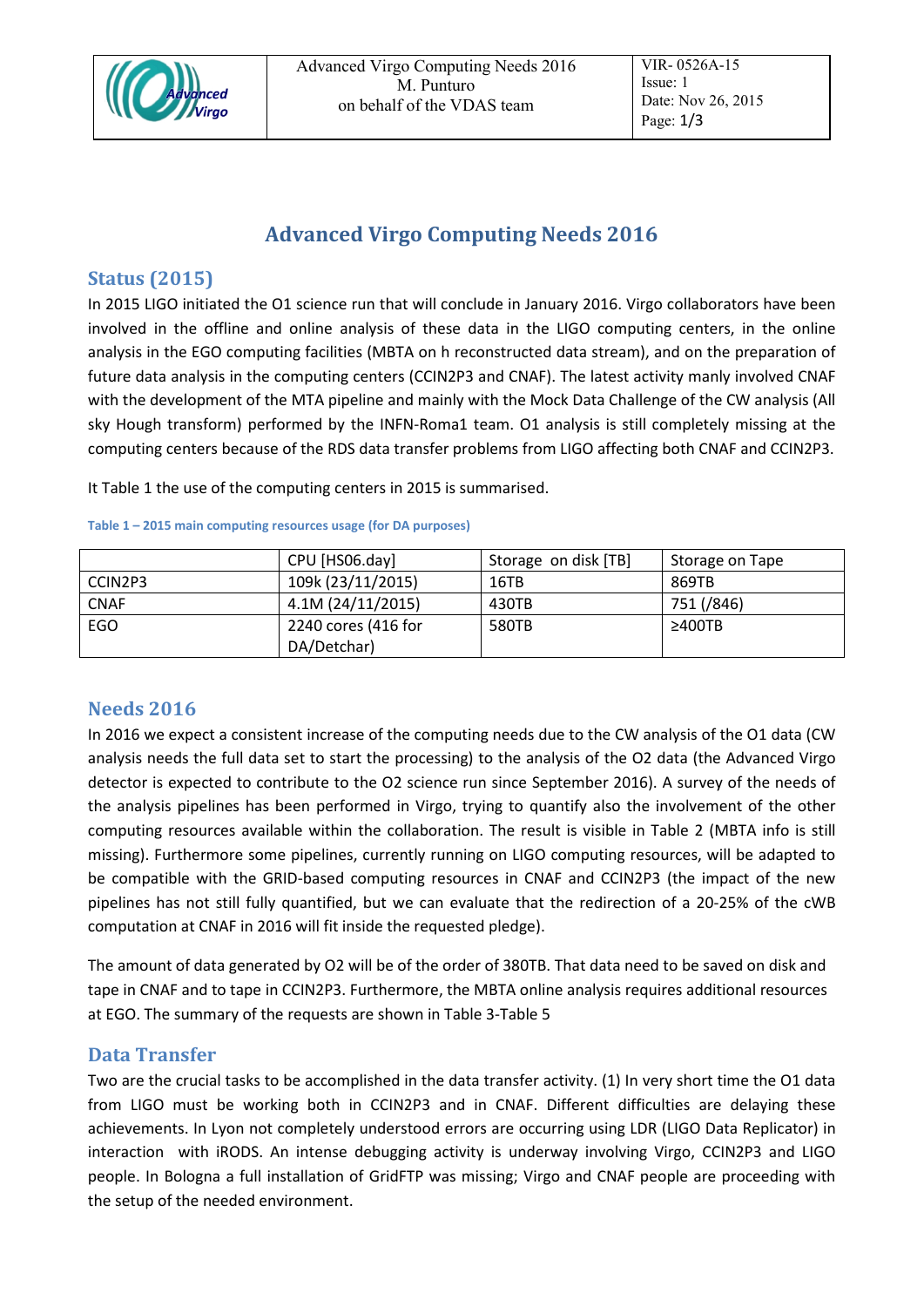

(2) In medium term, well before O2, the bulk data transfer from Virgo to CC needs to be made more reliable. A series of "fake ffl" issues occurred in the past and this was due to the constrains imposed to the data transfer procedure. An updated procedure, based on a customised set-up hosted by the CCs (technical details will be agreed between EGO computing department and CC contact persons, but essentially based on a buffer repository and a virtual machine devoted to Virgo data transfer hosted in the CC) is under definition.